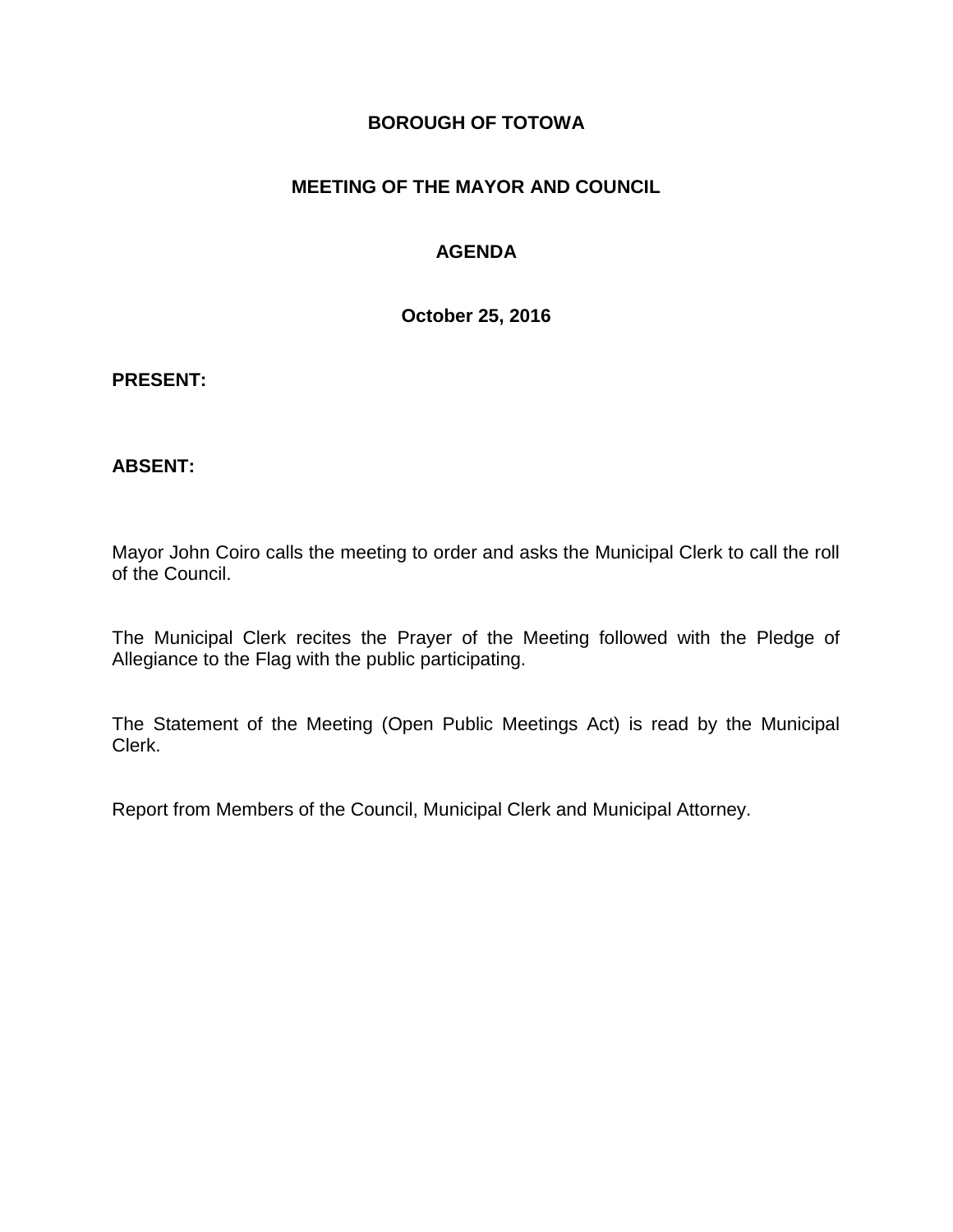Minutes of the Mayor and Council for the meeting of October 11, 2016.

# **COMMITTEE ON FINANCE: PICARELLI, D'ANGELO, FONTANELLA.**

Resolution No. 2016-22 for the payment of bills.

Resolution authorizing the Treasurer to issue refunds to various property owners pursuant to State Tax Court judgments.

Acknowledge receipt of the Best Practices Worksheet CY 2016/SFY 2017.

Accept the bids for the Purchase of an Electronic Ticket (E-Ticket) System.

Resolution to award the contract for the Purchase of an Electronic Ticket (E-Ticket) System.

Payment of the 4<sup>th</sup> Quarter 2016 Budget Allotment to the Borough of Totowa Public Library in the amount of \$185,675.00.

Payment of the 2016 annual contribution to the Totowa Seniors and the Happy Seniors.